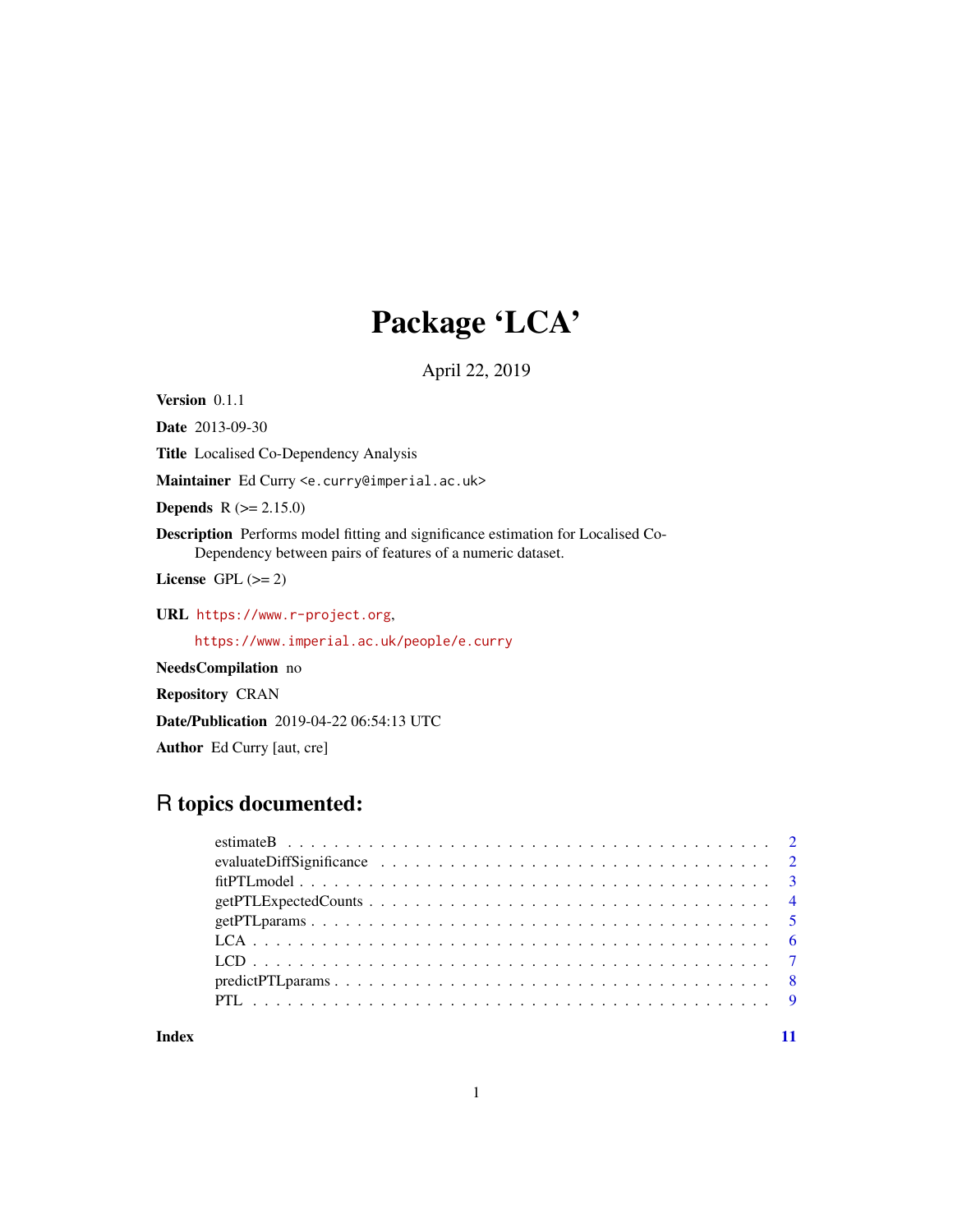<span id="page-1-0"></span>

# Description

Estimates initial value of parameter Beta from the PTL distribution used in LCA analysis.

# Usage

estimateB(x)

# Arguments

x Numeric vector of differences between the values of each feature, for a pair of objects in the dataset.

# Details

Calculates maximum-likelihood estimate for Beta in the Laplace distribution fit to distribution of x.

# Value

Numeric value for initial estimate of PTL distribution parameter Beta

#### Author(s)

Ed Curry <e.curry@imperial.ac.uk>

evaluateDiffSignificance

*Evaluate Statistical Significance of an Observed Difference Between Two Objects*

# Description

Use PTL model to estimate the significance of a difference between the values of some feature of interest in two selected objects from a dataset.

# Usage

evaluateDiffSignificance(d,diff,PTLmodel)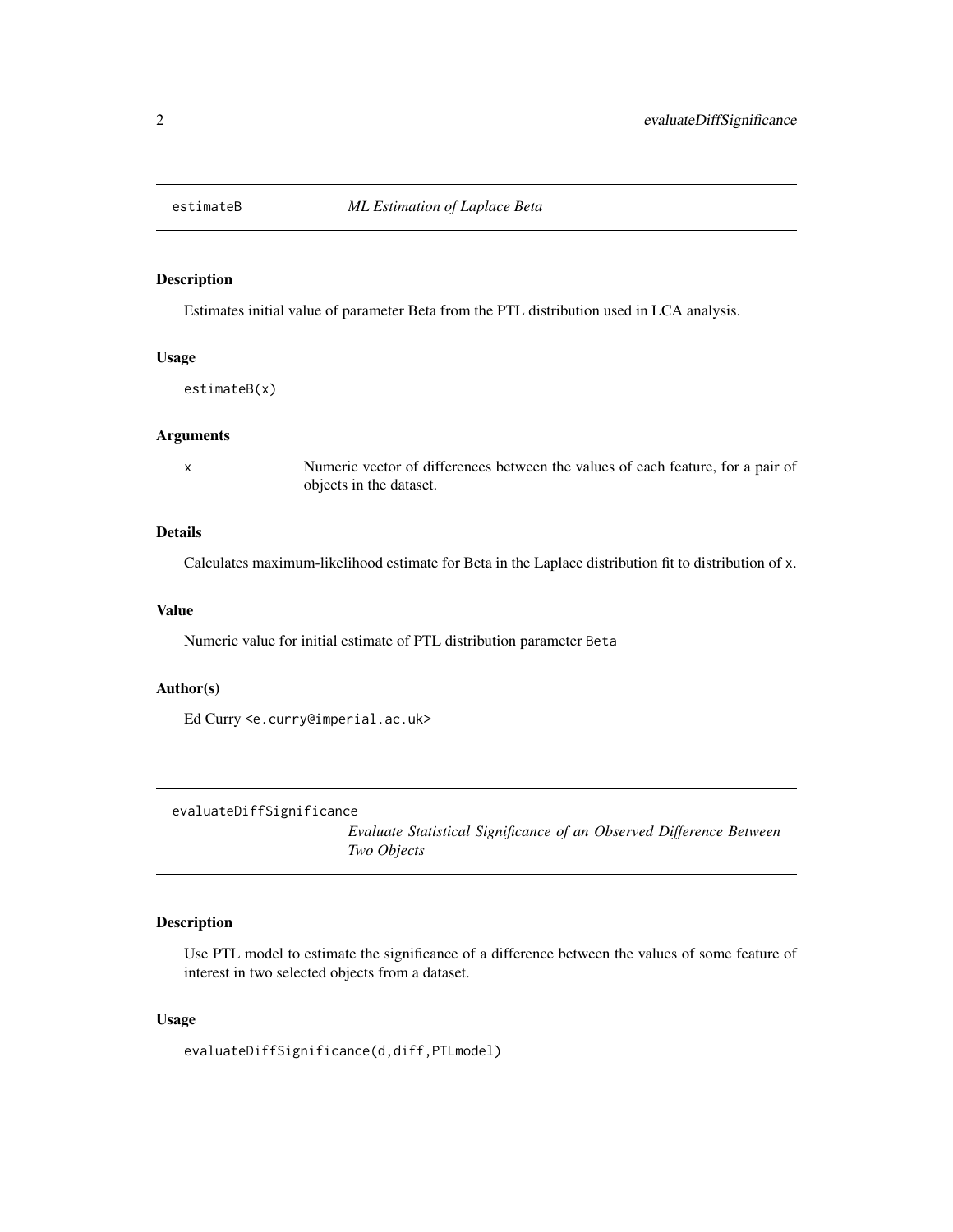#### <span id="page-2-0"></span>fitPTLmodel 3

#### **Arguments**

| d        | Numeric value specifying global dissimilarity between the selected objects                                                                           |
|----------|------------------------------------------------------------------------------------------------------------------------------------------------------|
| diff     | Numeric value specifying magnitude of difference between the values of a se-<br>lected feature of interest in the selected objects                   |
| PTLmodel | List, as returned by the function fit PTL model, with named elements alpha,<br>beta and gamma specifying linear models for PTL parameter prediction. |

# Details

Evaluates statistical significance of observing as great a difference as that observed between the values of a selected feature of interest in the selected objects, given the global dissimilarity between those objects and the PTL models fitted to characterise these distributions across the whole dataset.

#### Value

Numeric value giving p-value representing significance estimate of the observed difference, given the fitted models.

# Author(s)

Ed Curry <e.curry@imperial.ac.uk>

| fitPTLmodel | Calibrate Polynomial-Tail Laplace (PTL) model prdictions for LCA |
|-------------|------------------------------------------------------------------|
|             | analysis                                                         |

#### Description

Fits PTL models to randomly sampled pairs of the dataset, to enable prediction of PTL model parameter values based on hyperparameter d.

#### Usage

fitPTLmodel(x,nPairs=10000)

#### Arguments

|        | Numeric data input array, standardised to range $(0,1)$                        |
|--------|--------------------------------------------------------------------------------|
| nPairs | Numeric value specifying the number of samplings of pairs of objects to use to |
|        | obtain hyperparameter fits                                                     |

#### Details

Evaluates parameters for PTL model fits to the distributions of feature-wise differences between each of a specified (large) number of pairs of objects represented in dataset x. Obtains subsequent model fits explaining the individual PTL parameters alpha,beta,gamma in terms of the global (Euclidean) distances between the corresponding pairs of objects.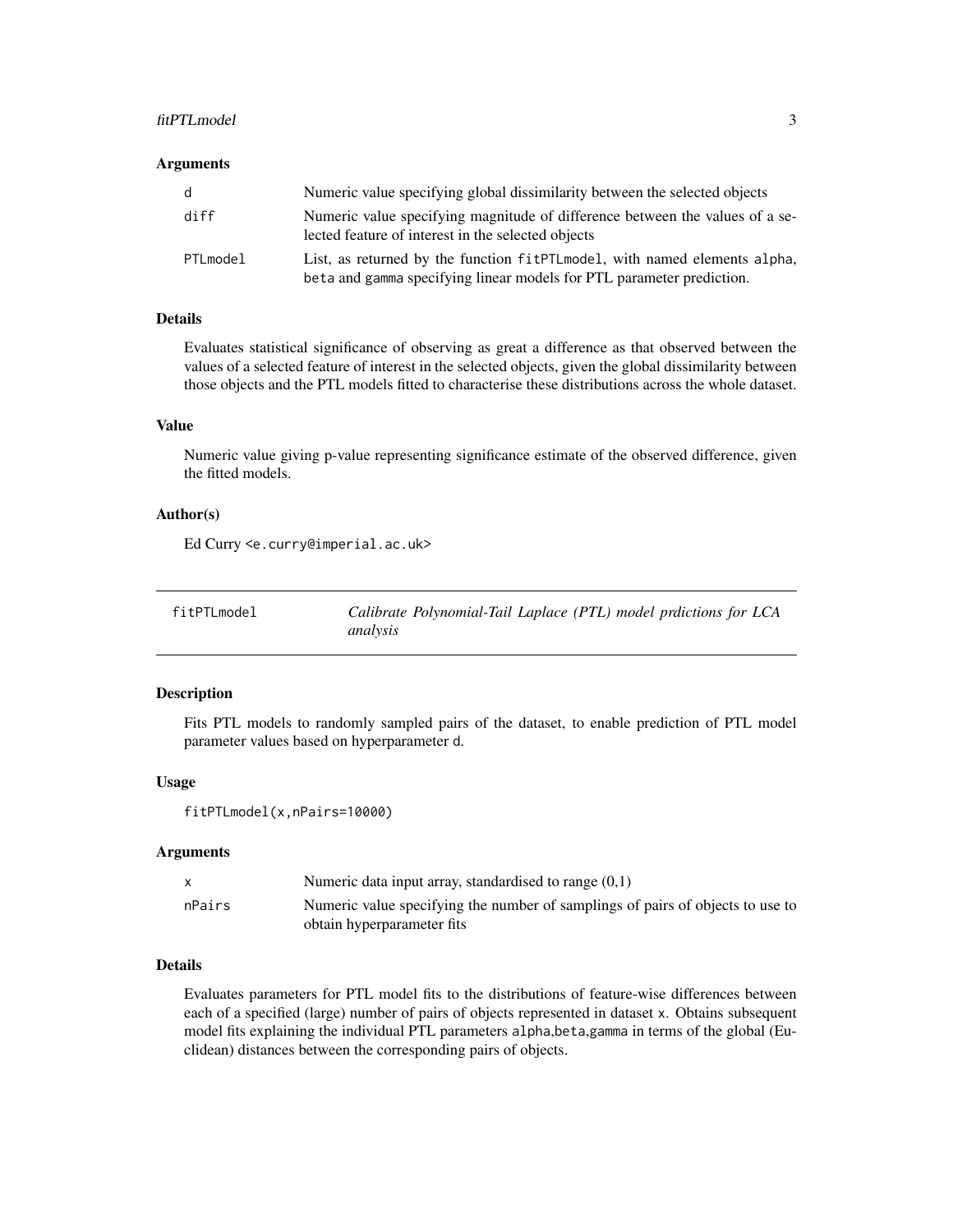#### <span id="page-3-0"></span>Value

List with the following components:

| alpha | Object of class 1m, which can be used to predict an appropriate value of alpha<br>in the PTL distribution corresponding to a pair of objects in the dataset with a<br>specified global dissimilarity |
|-------|------------------------------------------------------------------------------------------------------------------------------------------------------------------------------------------------------|
| beta  | Object of class 1m, which can be used to predict an appropriate value of alpha<br>in the PTL distribution corresponding to a pair of objects in the dataset with a<br>specified global dissimilarity |
| gamma | Object of class 1m, which can be used to predict an appropriate value of alpha<br>in the PTL distribution corresponding to a pair of objects in the dataset with a<br>specified global dissimilarity |

# Author(s)

Ed Curry <e.curry@imperial.ac.uk>

getPTLExpectedCounts *Predict Distribution of Feature-Wise Differences*

# Description

Predicts the expected number of features with a difference between two objects of a given global dissimilarity lying within a set of specified ranges.

# Usage

getPTLExpectedCounts(alpha,beta,gamma,bin\_limits,ntrials)

# Arguments

| alpha      | Numeric value specifying the parameter alpha in the PTL model used to esti-<br>mate distribution of differences between the given objects                |
|------------|----------------------------------------------------------------------------------------------------------------------------------------------------------|
| beta       | Numeric value specifying the parameter beta in the PTL model used to estimate<br>distribution of differences between the given objects                   |
| gamma      | Numeric value specifying the parameter gamma in the PTL model used to esti-<br>mate distribution of differences between the given objects                |
| bin_limits | Numeric vector specifying the limits of each range to be evaluated. Effectively,<br>this gives the breakpoints between cells of the predicted histogram. |
| ntrials    | Numeric value specifying the number of features being evaluated in the dataset                                                                           |

# Details

Uses a PTL model with the specified parameters to estimate the expected number of features with differences between specified ranges. Used in calibration of PTL model parameter prediction to the dataset.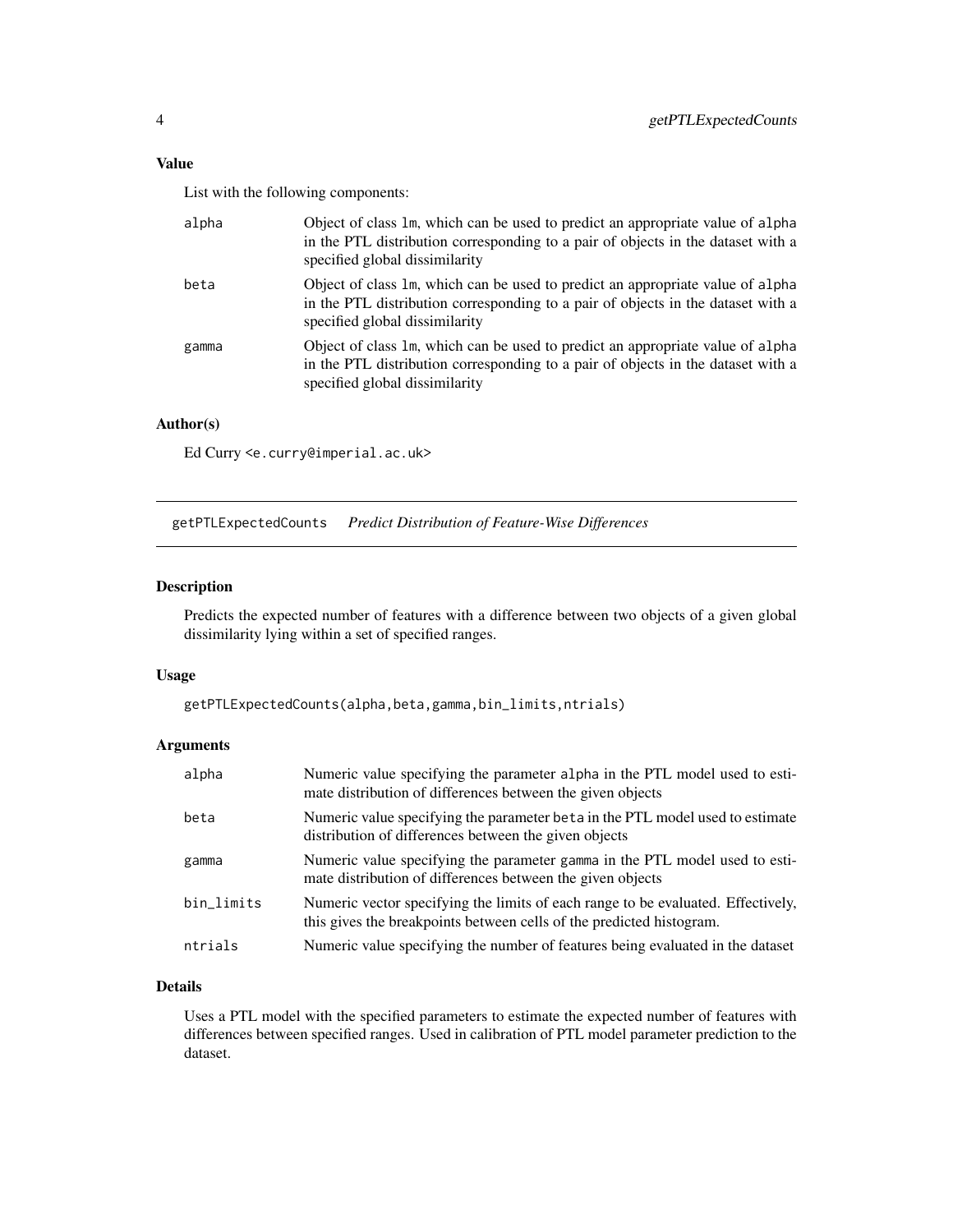# <span id="page-4-0"></span>getPTLparams 5

# Value

Numeric vector giving expected counts for numbers of features with a difference lying within the given set of specified ranges.

# Author(s)

Ed Curry <e.curry@imperial.ac.uk>

getPTLparams *Find best values of PTL parameters*

# Description

Finds parameters alpha, beta and gamma in PTL model to fit an observed distribution of differences in each feature's values between two given objects from a dataset.

#### Usage

getPTLparams(x1,x2)

# Arguments

| x1 | Numeric data input vector, standardised to range $(0,1)$ |
|----|----------------------------------------------------------|
| x2 | Numeric data input vector, standardised to range $(0,1)$ |

# Details

Uses iterative NLS fitting to determine parameters of PTL model to represent the distribution of the differences observed between two objects selected from the dataset being analysed with LCA.

# Value

List with the following elements:

| d     | Numeric value specifying pair-wise global distance between objects x1 and x2 |
|-------|------------------------------------------------------------------------------|
| beta  | Numeric value specifying value of parameter beta in best PTL fit             |
| alpha | Numeric value specifying value of parameter alpha in best PTL fit            |
| gamma | Numeric value specifying value of parameter gamma in best PTL fit            |

### Author(s)

Ed Curry <e.curry@imperial.ac.uk>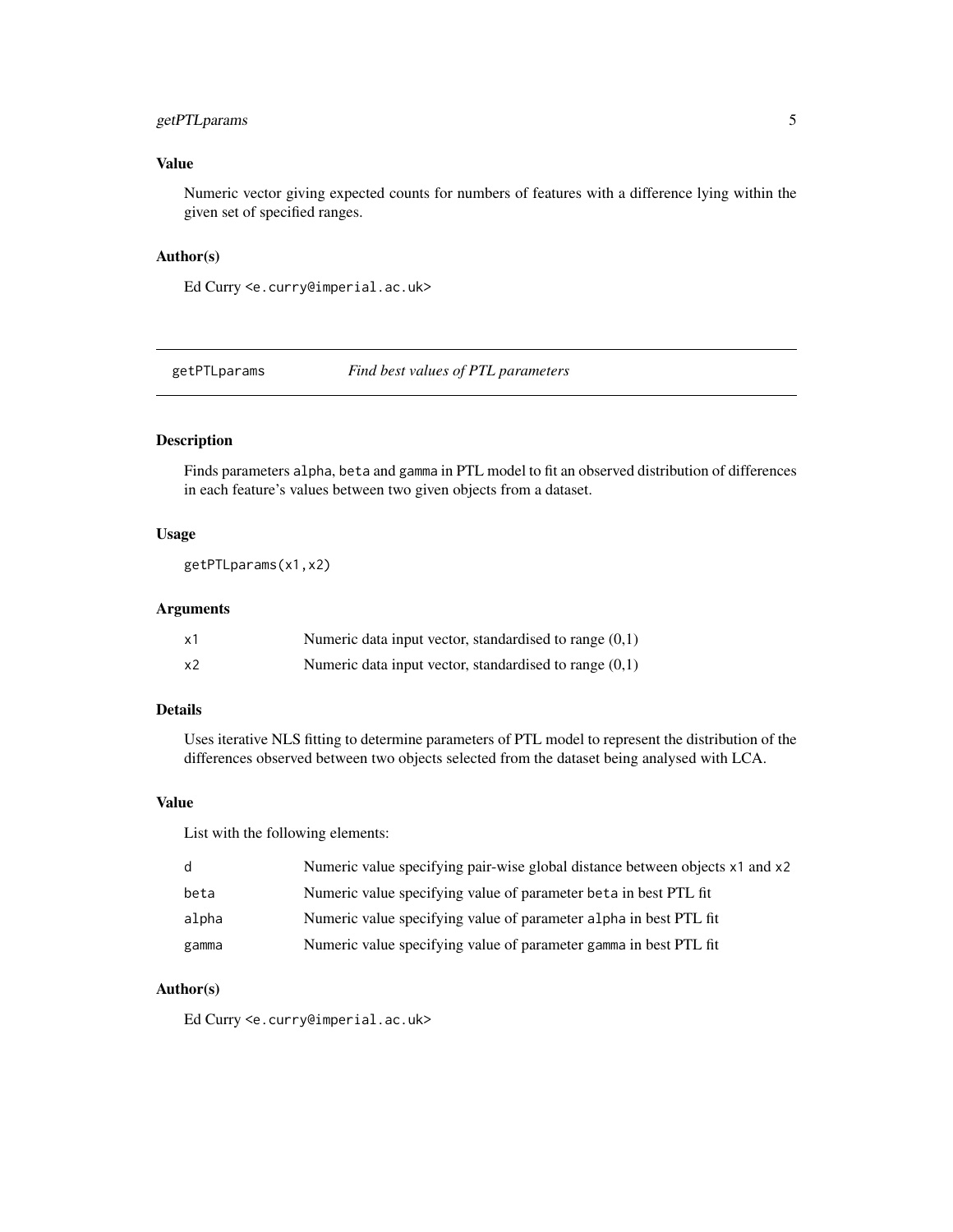# <span id="page-5-0"></span>Description

Performs Localised Co-dependency Analysis

# Usage

```
LCA(x,PTLmodel,clique,seed.row,combine.method="Fisher",
adjust.method="BH",comparison.alpha=0.05)
```
# Arguments

| $\mathsf{x}$     | Numeric data input array, standardised to range $(0,1)$                                                                                                                 |  |  |
|------------------|-------------------------------------------------------------------------------------------------------------------------------------------------------------------------|--|--|
| PTLmodel         | List with named elements alpha, beta and gamma specifying PTL parameters                                                                                                |  |  |
| clique           | Numeric vector specifying which columns of data table represent entities defin-<br>ing the clique across which to evaluate co-dependency                                |  |  |
| seed.row         | Numeric value specifying which row of data table to use as 'seed' feature with<br>which to evaluate co-dependency                                                       |  |  |
| combine.method   | Character specifying which method to use for combining individual LCD esti-<br>mates. One of "Fisher" or "Inverse Product".                                             |  |  |
| adjust.method    | Character specifying which method to use for multiple testing adjustment of<br>significance estimates. See p. adjust for further details.                               |  |  |
| comparison.alpha |                                                                                                                                                                         |  |  |
|                  | Significance level threshold for including objects in the set to be used for evalu-<br>ating LCD significance estimates for a given pair of features in a given clique. |  |  |

# Details

Function to evaluate LCD, within the members of clique, for all features in a dataset against the feature represented by seed.row.

# Value

List with elements:

| LCD.         | Data frame giving across-clique LCD significance estimates for each feature in                                                                                 |
|--------------|----------------------------------------------------------------------------------------------------------------------------------------------------------------|
|              | the dataset, as both unadjusted p-value and adjusted for multiple testing.                                                                                     |
| combinations | An array detailing the individual pair-wise LCD tests performed amongst mem-<br>bers of the clique, which were combined to give the overall significance esti- |
|              | mates                                                                                                                                                          |

# Author(s)

Ed Curry <e.curry@imperial.ac.uk>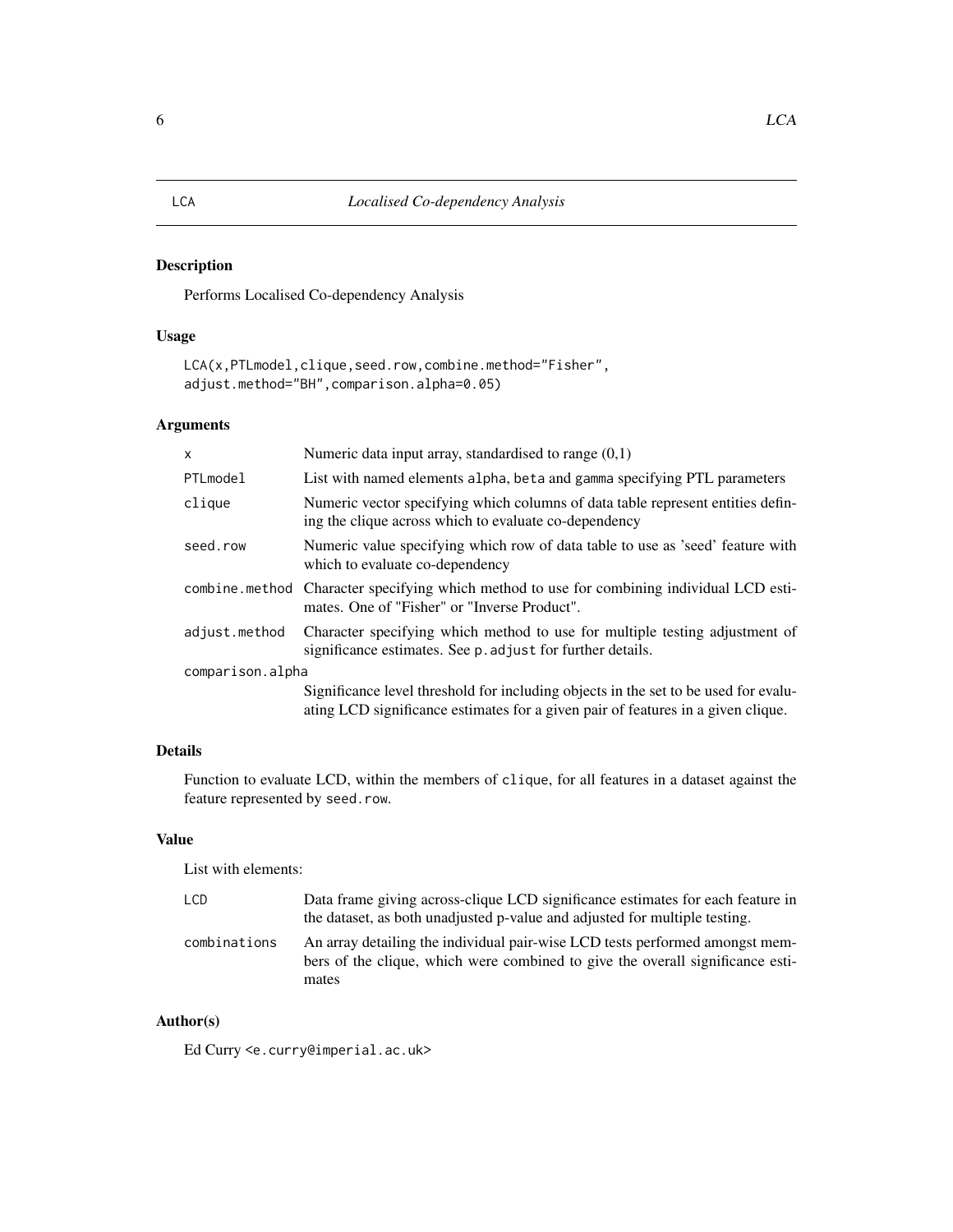## <span id="page-6-0"></span> $LCD$  7

# Examples

```
suppressWarnings(RNGversion("3.5.0"))
## create a data matrix
x \le -\arctan(\text{runif}(1200), \text{dim=c}(40, 12))## implant similarity across a 'clique'
clique.cols \leq sample(ncol(x),4)
x[,clique.cols] <- x[,clique.cols] + rnorm(nrow(x))
## scale x to (0,1)x[x<0] <- 0
x[x>1] < -1## choose a 'seed' feature and some partner
seed.row \leq sample(nrow(x),1)
partner.row <- sample(setdiff(c(1:nrow(x)),seed.row),1)
x[c(seed.row,partner.row),clique.cols] <- x[c(seed.row,partner.row),clique.cols] +
rep(rnorm(length(clique.cols)),each=2)
## calibrate PTL models to dataset
PTL.fit <- fitPTLmodel(x,nPairs=15)
## evaluate LCD between 'seed' feature and all other features
LCA.result <- LCA(x,PTLmodel=PTL.fit,clique=clique.cols,seed.row=seed.row)
## Not run: head(LCA.result$LCD)
```
LCD *Localised Co-Dependency Estimates*

# Description

Evaluates Statistical Significance of Localised Co-Dependency (LCD)

# Usage

LCD(x1,x2,seed.row,PTLmodel)

# Arguments

| x1 | Numeric data vector giving values of all features for one selected object     |
|----|-------------------------------------------------------------------------------|
| x2 | Numeric data vector giving values of all features for another selected object |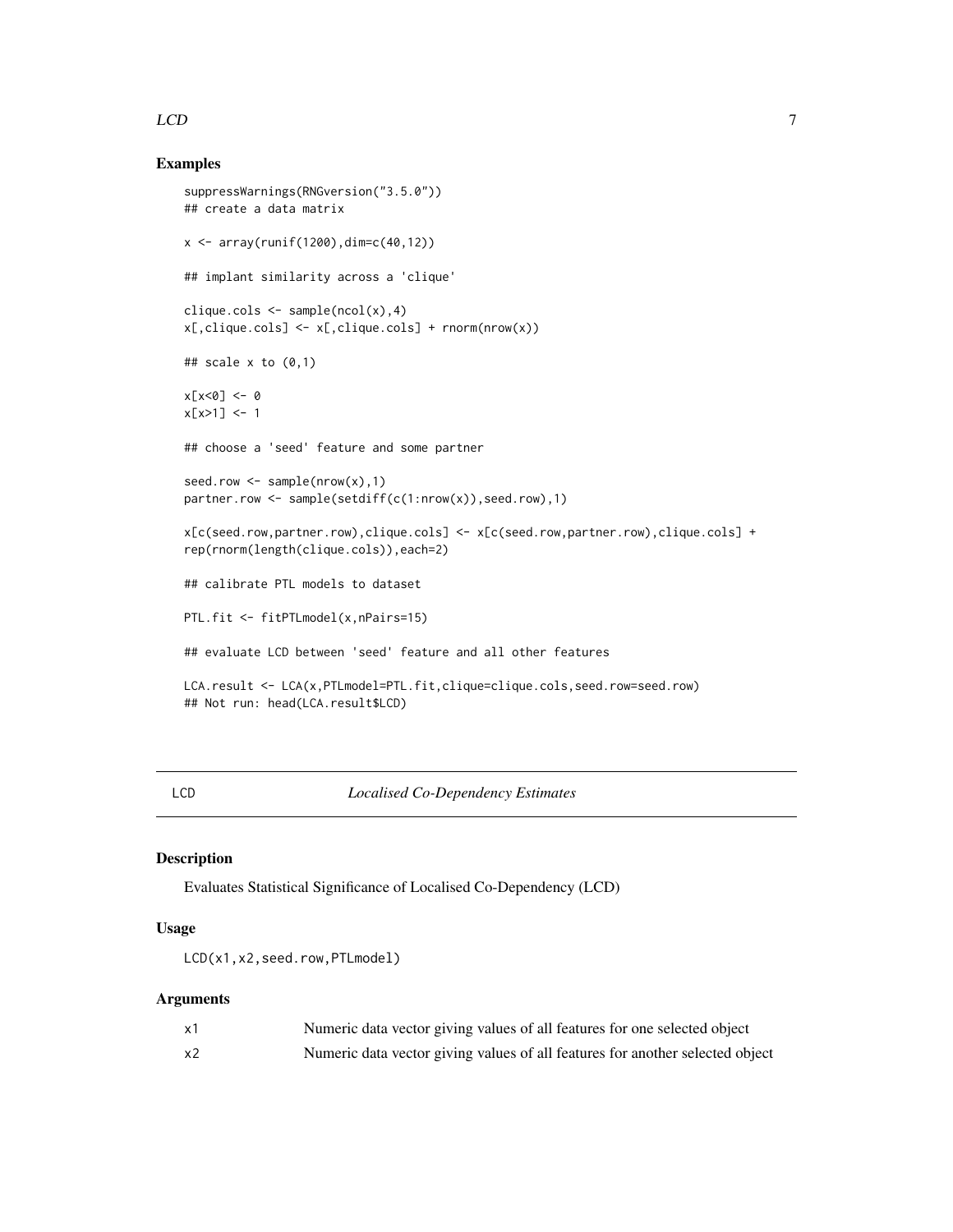<span id="page-7-0"></span>

| seed.row | Numeric value specifying which row of data table to use as 'seed' feature with<br>which to evaluate co-dependency |
|----------|-------------------------------------------------------------------------------------------------------------------|
| PTLmodel | List with named elements alpha, beta and gamma specifying PTL parameters                                          |

#### Details

Function to evaluate LCD, between two selected objects, for all features in a dataset against the feature represented by seed.row.

# Value

Numeric vector giving p-values for significance estimates of localised co-dependency, with the feature specified by seed.row, of all features in the dataset being analysed.

#### Author(s)

Ed Curry <e.curry@imperial.ac.uk>

predictPTLparams *Predict Values for PTL Model*

#### Description

Generates parameter values for PTL model, based on a specified value of the hyperparameter

# Usage

predictPTLparams(d,PTLmodel)

# Arguments

| d        | Numeric value specifying global dissimilarity between the selected objects                                                                         |
|----------|----------------------------------------------------------------------------------------------------------------------------------------------------|
| PTLmodel | List, as returned by the function fitPTLmodel, with named elements alpha,<br>beta and gamma specifying linear models for PTL parameter prediction. |

# Details

Uses hyperparameter-based prediction linear models, calibrated to the dataset being analysed using the fitPTLmodel function, to estimate PTL model parameters for a pair of objects in the dataset with a global dissimilarity d.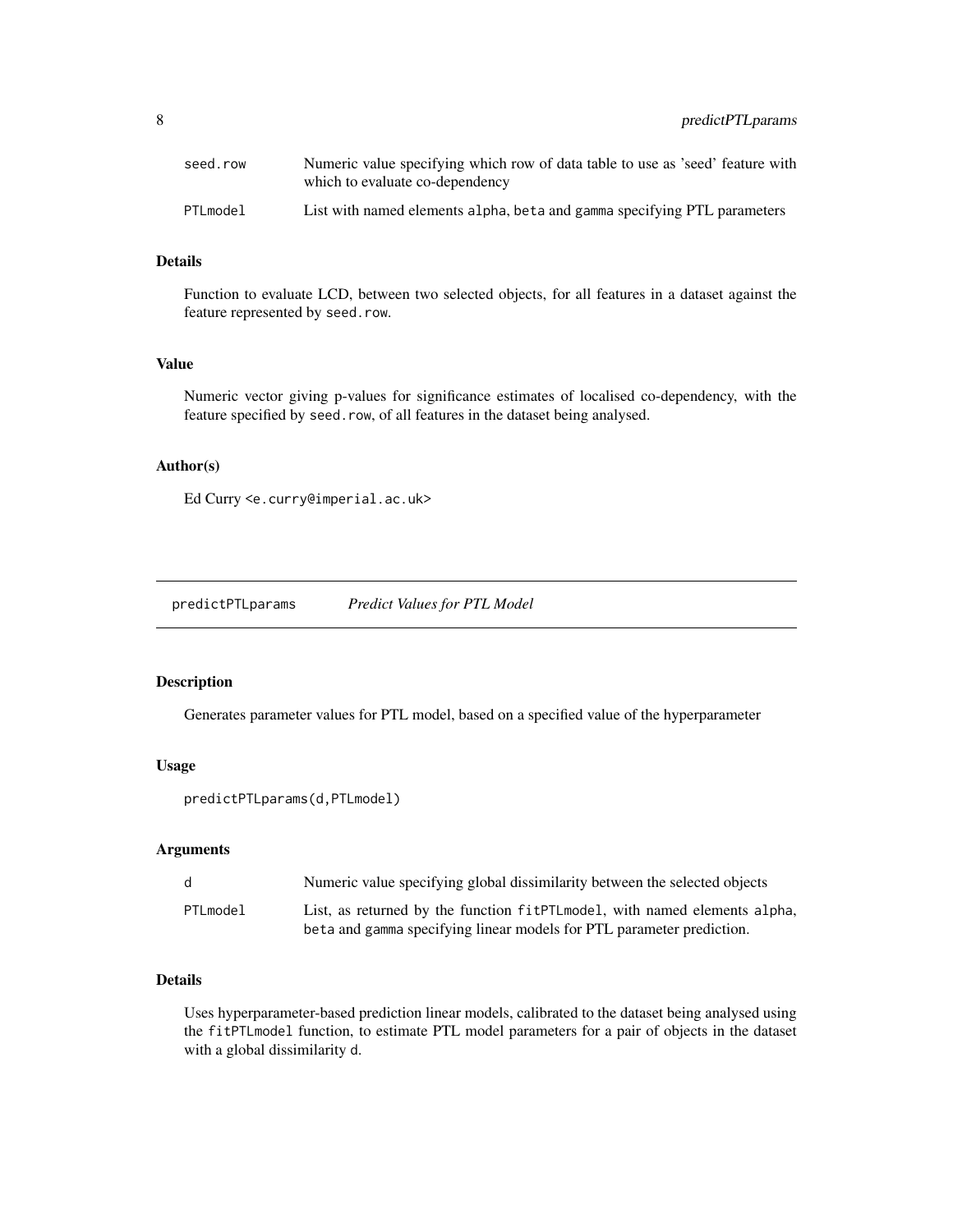# <span id="page-8-0"></span>PTL 9

# Value

List with elements:

| alpha | Numeric value specifying the parameter alpha in the PTL model used to esti-<br>mate distribution of differences between the given objects |
|-------|-------------------------------------------------------------------------------------------------------------------------------------------|
| beta  | Numeric value specifying the parameter beta in the PTL model used to estimate<br>distribution of differences between the given objects    |
| gamma | Numeric value specifying the parameter gamma in the PTL model used to esti-<br>mate distribution of differences between the given objects |

# Author(s)

Ed Curry <e.curry@imperial.ac.uk>

| Polynomial-Tail Laplace<br>PTL |  |
|--------------------------------|--|
|--------------------------------|--|

# Description

Probability density and distribution functions for Polynomial-Tail Laplace distribution

# Usage

dPTL(x,alpha,beta,gamma) pPTL(q,alpha,beta,gamma)

# Arguments

| x,q   | Numeric vector of quantiles                                                                        |
|-------|----------------------------------------------------------------------------------------------------|
| alpha | Linear tail adjustment coefficient for PTL distribution                                            |
| beta  | Exponential decay term for PTL distribution, similar to be to parameter in Laplace<br>distribution |
| gamma | Polynomial tail adjustment coefficient for PTL distribution                                        |

# Details

The PTL distribution has density

$$
f(x) = \begin{cases} 0 & x < -2 \\ \frac{\alpha(\frac{x^2}{2} + 2x + 2) + \beta(e^{\frac{x}{\beta}} - e^{\frac{-2}{\beta}}) + \gamma(\frac{x^3}{3} + 4x + \frac{16}{3})}{4\alpha + 2\beta(1 - e^{\frac{-2}{\beta}}) + \frac{32\gamma}{3}} & -2 \le x \le 0 \\ \frac{\alpha(2x - \frac{x^2}{2} - 2) + \beta(e^{\frac{-2}{\beta}} - e^{\frac{x}{\beta}}) + \gamma(4x - \frac{x^3}{3} - \frac{16}{3})}{4\alpha + 2\beta(1 - e^{\frac{-2}{\beta}}) + \frac{32\gamma}{3}} & 0 < x \le 2 \\ 1 & x > 2 \end{cases}
$$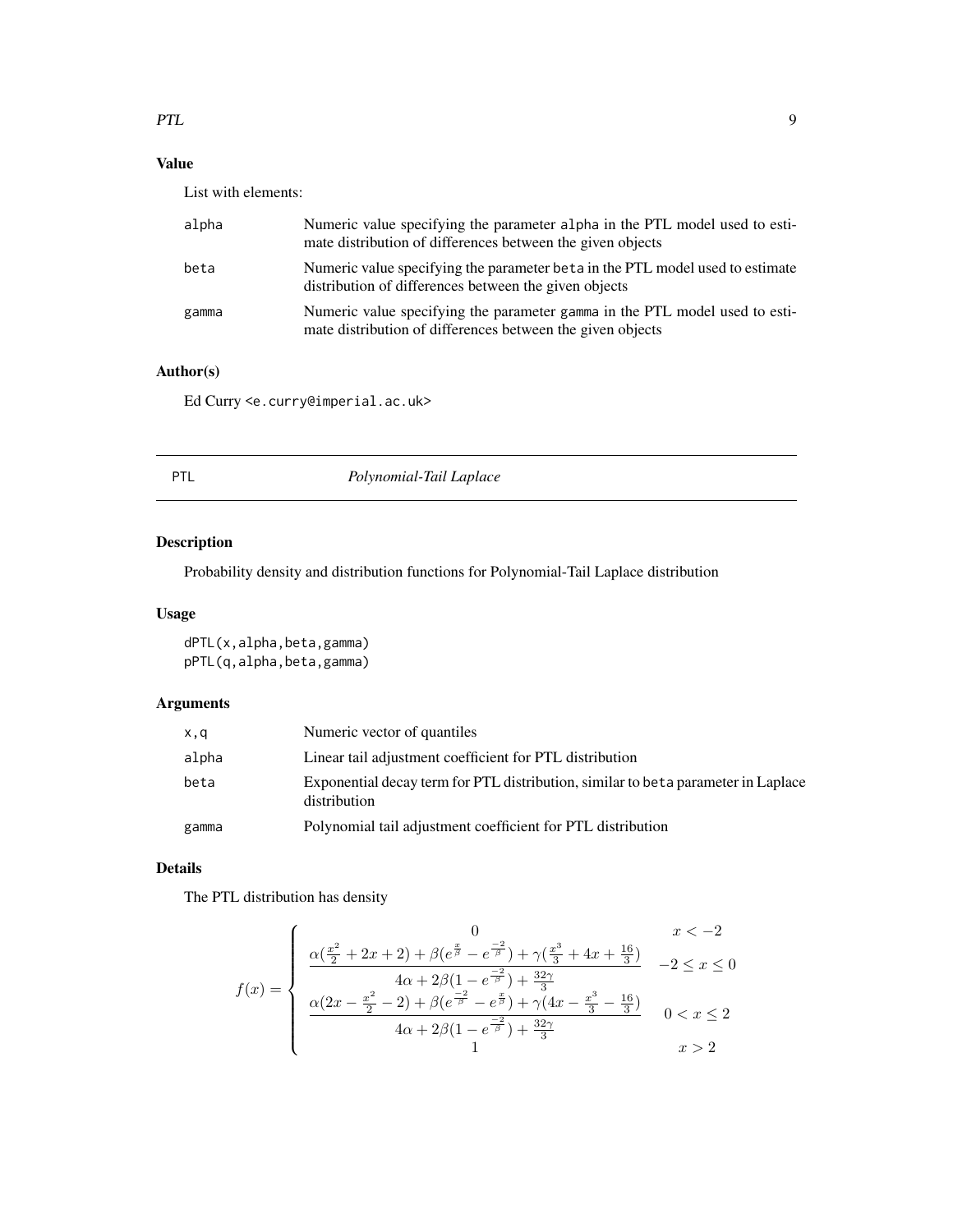# Value

dnorm gives the density, pnorm gives the distribution function.

The length of the result is the maximum of the lengths of the numerical parameters for the other functions. The numerical parameters are recycled to the length of the result.

# Author(s)

Ed Curry <e.curry@imperial.ac.uk>